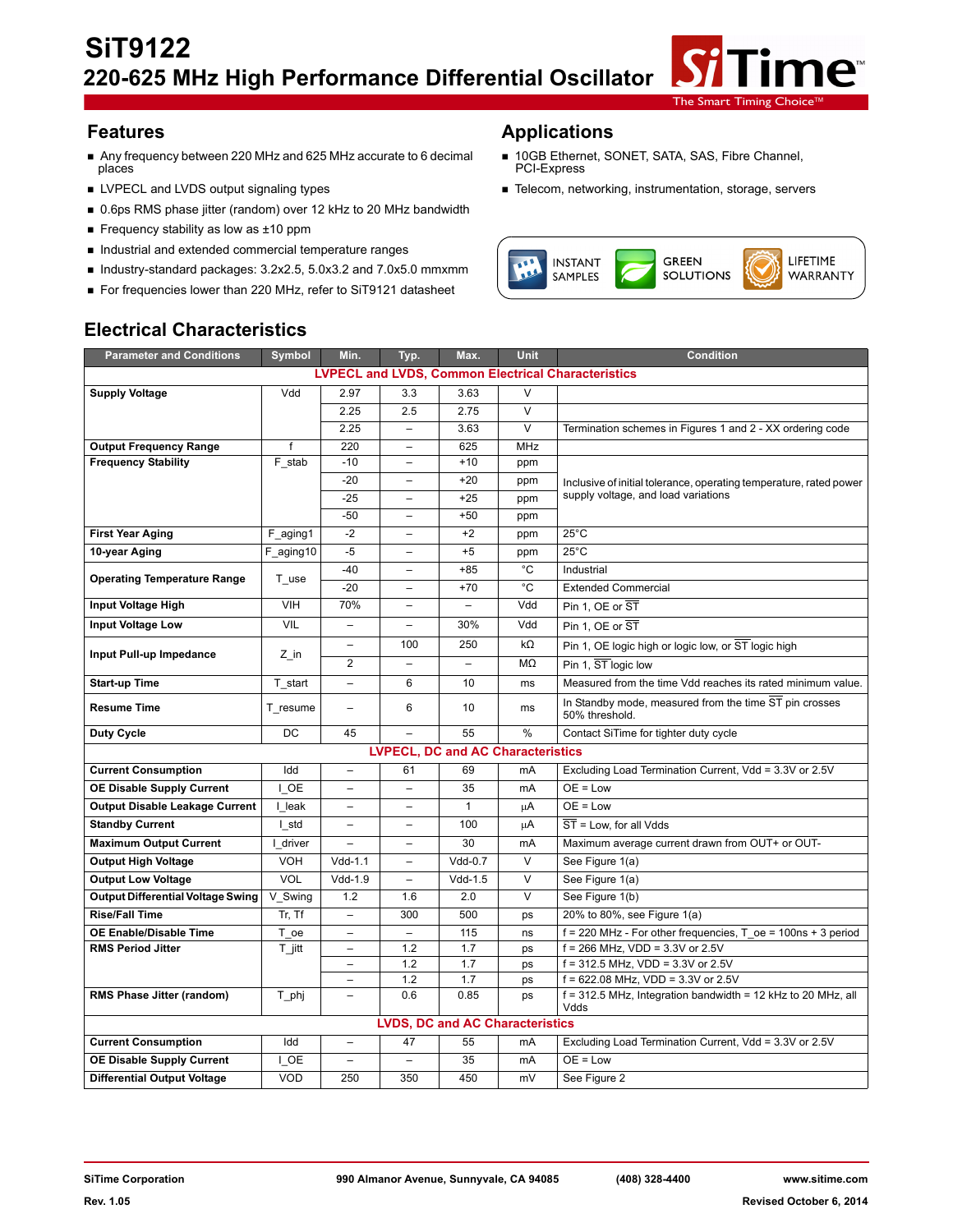

#### **Electrical Characteristics (continued)**

| <b>Parameter and Conditions</b>                    | Symbol      | Min.                     | Typ. | Max.  | Unit | <b>Condition</b>                                                       |  |  |
|----------------------------------------------------|-------------|--------------------------|------|-------|------|------------------------------------------------------------------------|--|--|
| <b>LVDS, DC and AC Characteristics (continued)</b> |             |                          |      |       |      |                                                                        |  |  |
| <b>Output Disable Leakage Current</b>              | leak        |                          |      |       | μA   | $OE = Low$                                                             |  |  |
| <b>Standby Current</b>                             | l std       | -                        |      | 100   | μA   | ST = Low, for all Vdds                                                 |  |  |
| <b>VOD Magnitude Change</b>                        | <b>AVOD</b> |                          |      | 50    | mV   | See Figure 2                                                           |  |  |
| <b>Offset Voltage</b>                              | <b>VOS</b>  | 1.125                    | 1.2  | 1.375 | v    | See Figure 2                                                           |  |  |
| <b>VOS Magnitude Change</b>                        | <b>AVOS</b> | $\overline{\phantom{0}}$ | -    | 50    | mV   | See Figure 2                                                           |  |  |
| <b>Rise/Fall Time</b>                              | Tr. Tf      | -                        | 495  | 600   | ps   | 20% to 80%, see Figure 2                                               |  |  |
| OE Enable/Disable Time                             | T oe        |                          |      | 115   | ns   | $f = 220$ MHz - For other frequencies, T oe = 100ns + 3 period         |  |  |
| <b>RMS Period Jitter</b>                           | Г jitt      | $\qquad \qquad$          | 1.4  | 1.7   | ps   | $f = 266$ MHz. VDD = 3.3V or 2.5V                                      |  |  |
|                                                    |             | -                        | 1.4  | 1.7   | ps   | $f = 312.5$ MHz, VDD = $3.3V$ or 2.5V                                  |  |  |
|                                                    |             | $\overline{\phantom{0}}$ | 1.2  | 1.7   | ps   | $f = 622.08$ MHz, VDD = 3.3V or 2.5V                                   |  |  |
| <b>RMS Phase Jitter (random)</b>                   | T_phj       |                          | 0.6  | 0.85  | ps   | $f = 312.5$ MHz, Integration bandwidth = 12 kHz to 20 MHz, all<br>Vdds |  |  |

#### **Pin Description**

| Pin | Map                    | <b>Functionality</b> |                                                                                                            |  |  |  |
|-----|------------------------|----------------------|------------------------------------------------------------------------------------------------------------|--|--|--|
|     | <b>OE</b>              | Input                | H or Open: specified frequency output<br>L: output is high impedance                                       |  |  |  |
|     | $\overline{\text{ST}}$ | Input                | H or Open: specified frequency output<br>L: Device goes to sleep mode. Supply current reduces to<br>I std. |  |  |  |
| 2   | N <sub>C</sub>         | <b>NA</b>            | No Connect; Leave it floating or connect to GND for better<br>heat dissipation                             |  |  |  |
| 3   | <b>GND</b>             | Power                | <b>VDD Power Supply Ground</b>                                                                             |  |  |  |
| 4   | OUT+                   | Output               | Oscillator output                                                                                          |  |  |  |
| 5   | OUT-                   | Output               | Complementary oscillator output                                                                            |  |  |  |
| 6   | VDD                    | Power                | Power supply voltage                                                                                       |  |  |  |



## **Absolute Maximum**

Attempted operation outside the absolute maximum ratings of the part may cause permanent damage to the part. Actual performance of the IC is only guaranteed within the operational specifications, not at absolute maximum ratings.

| <b>Parameter</b>                                                     | Min.                     | Max. | <b>Unit</b> |
|----------------------------------------------------------------------|--------------------------|------|-------------|
| <b>Storage Temperature</b>                                           | $-65$                    | 150  | $\circ$     |
| <b>VDD</b>                                                           | $-0.5$                   |      |             |
| Electrostatic Discharge (HBM)                                        | -                        | 2000 |             |
| Soldering Temperature (follow standard Pb free soldering quidelines) | $\overline{\phantom{0}}$ | 260  |             |

## **Thermal Consideration**

| Package     | $\theta$ JA, 4 Layer Board<br>$(^{\circ}C/W)$ | $\theta$ JC, Bottom<br>$(^{\circ}C/W)$ |
|-------------|-----------------------------------------------|----------------------------------------|
| 7050, 6-pin | 142                                           | 27                                     |
| 5032, 6-pin | 97                                            | 20                                     |
| 3225, 6-pin | 109                                           | 20                                     |

# **Environmental Compliance**

| <b>Parameter</b>                  | <b>Condition/Test Method</b> |
|-----------------------------------|------------------------------|
| <b>Mechanical Shock</b>           | MIL-STD-883F, Method 2002    |
| <b>Mechanical Vibration</b>       | MIL-STD-883F, Method 2007    |
| <b>Temperature Cycle</b>          | JESD22, Method A104          |
| Solderability                     | MIL-STD-883F, Method 2003    |
| <b>Moisture Sensitivity Level</b> | MSL1 @ 260°C                 |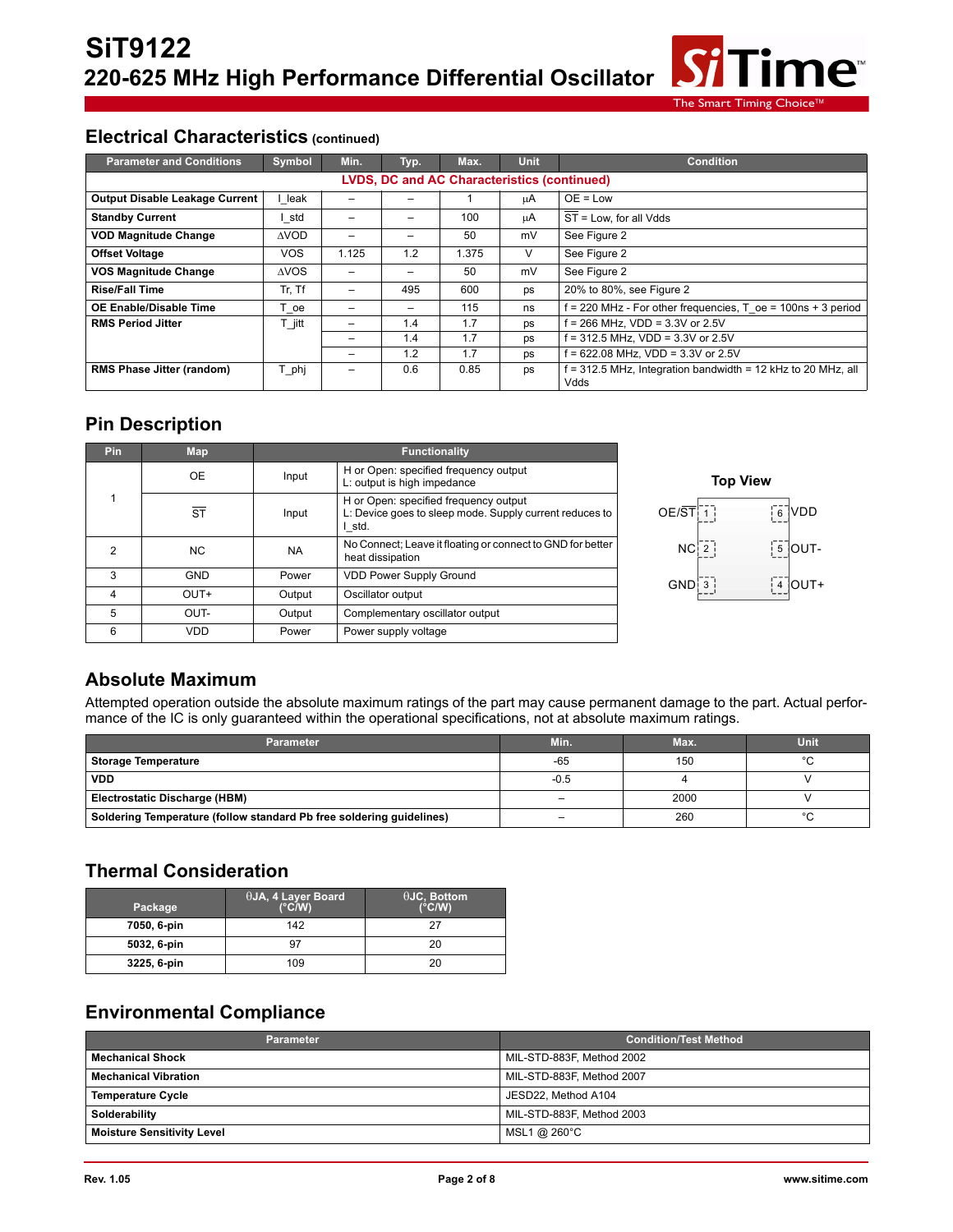

# **Waveform Diagrams**



**Figure 1(a). LVPECL Voltage Levels per Differential Pin (OUT+/OUT-)**



**Figure 1(b). LVPECL Voltage Levels Across Differential Pair**



**Figure 2. LVDS Voltage Levels per Differential Pin (OUT+/OUT-)**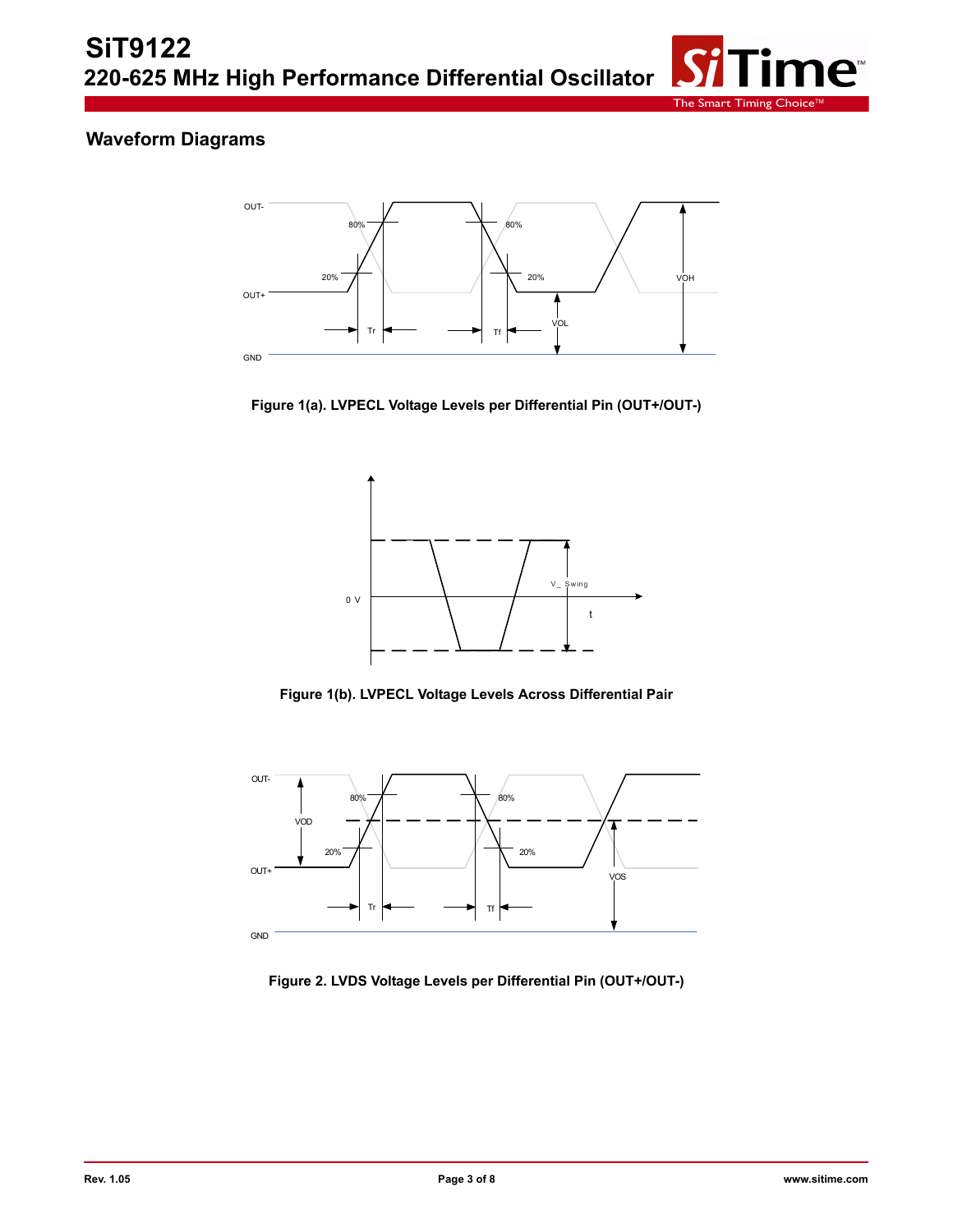

### **Termination Diagrams**

#### **LVPECL:**



**Figure 3. LVPECL Typical Termination**



**Figure 4. LVPECL AC Coupled Termination**



**Figure 5. LVPECL with Thevenin Typical Termination**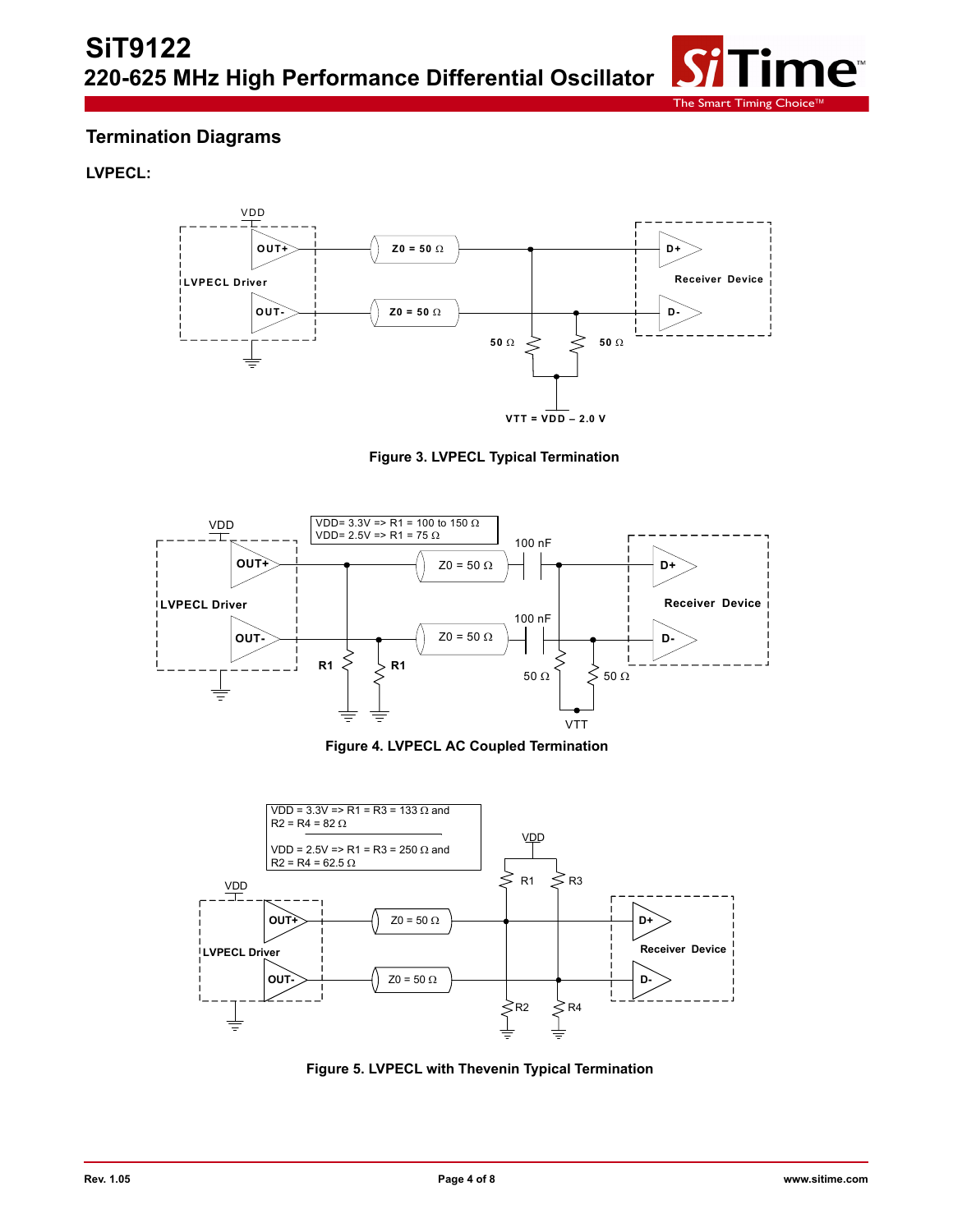

**LVDS:**



**Figure 6. LVDS Single Termination (Load Terminated)**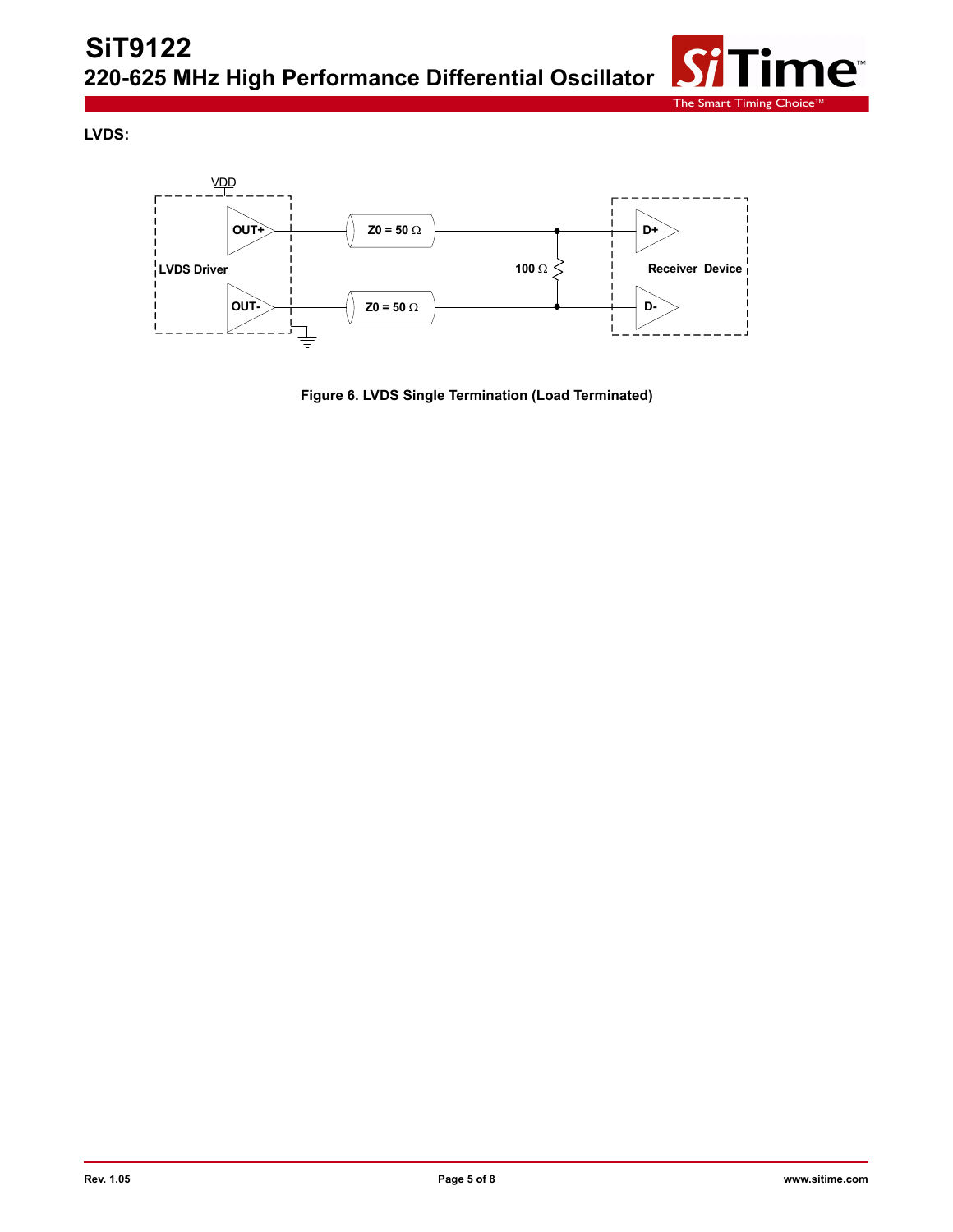The Smart Timing

ne<sup>®</sup>

### **Dimensions and Patterns**



#### **Notes:**

1. Top Marking: Y denotes manufacturing origin and XXXX denotes manufacturing lot number. The value of "Y" will depend on the assembly location of the device.

2. A capacitor of value  $0.1 \mu F$  between Vdd and GND is recommended.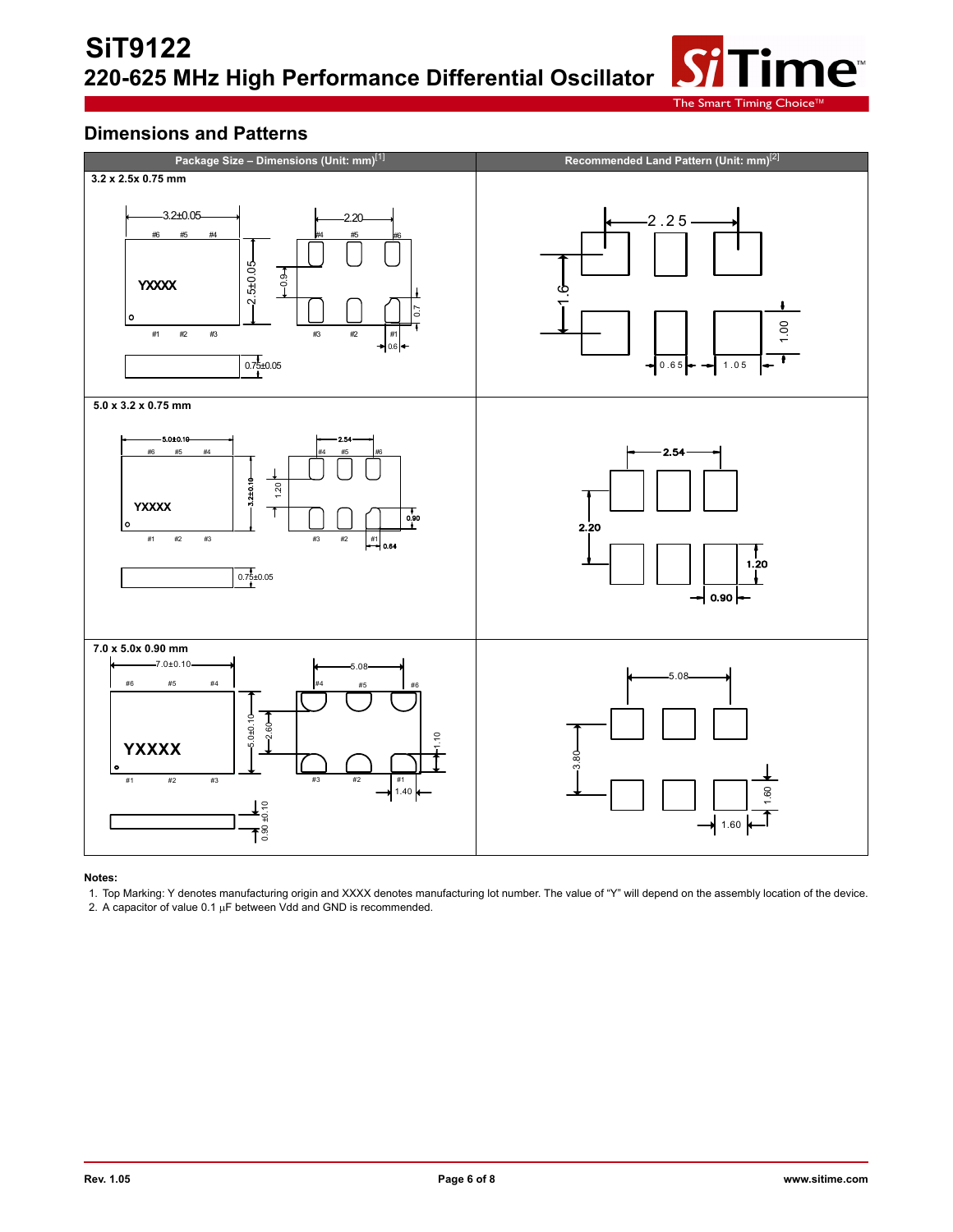

### **Ordering Information**



#### **Frequencies Not Supported**

| Range 1: From 251.000001 MHz to 263.999999 MHz |
|------------------------------------------------|
| Range 2: From 314.000001 MHz to 422.999999 MHz |
| Range 3: From 502.000001 MHz to 527.999999 MHz |

#### **Ordering Codes for Supported Tape & Reel Packing Method**

| <b>Device Size</b>  | <b>8 mm T&amp;R</b><br>(3ku) | 8 mm T&R<br>(1ku) | 8 mm T&R<br>(250u)       | 12 mm T&R<br>(3ku) | <b>12 mm T&amp;R</b><br>(1ku) | <b>12 mm T&amp;R</b><br>(250u) | 16 mm T&R<br>(3ku) | <b>16 mm T&amp;R</b><br>(1ku) | <b>16 mm T&amp;R</b><br>(250u) |
|---------------------|------------------------------|-------------------|--------------------------|--------------------|-------------------------------|--------------------------------|--------------------|-------------------------------|--------------------------------|
| $7.0 \times 5.0$ mm | $\overline{\phantom{0}}$     | -                 | -                        |                    | -                             |                                |                    |                               |                                |
| $5.0 \times 3.2$ mm | $\overline{\phantom{0}}$     | -                 | $\overline{\phantom{0}}$ |                    |                               |                                | -                  | -                             |                                |
| $3.2 \times 2.5$ mm |                              |                   |                          |                    |                               |                                | -                  | -                             |                                |